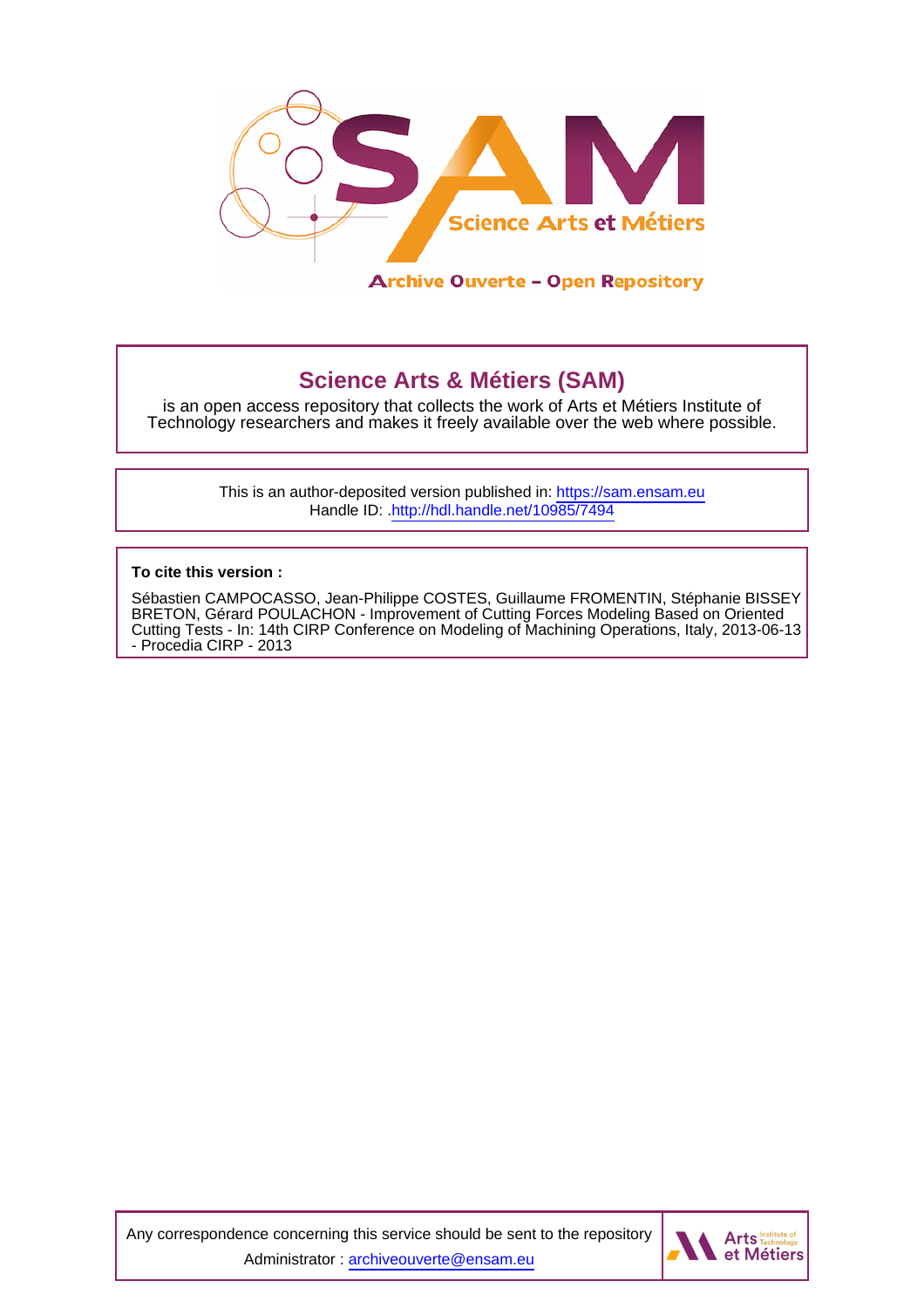# Improvement of cutting forces modeling based on oriented cutting tests

Sébastien Campocasso<sup>a,\*</sup>, Jean-Philippe Costes<sup>a</sup>, Guillaume Fromentin<sup>a</sup>, Stéphanie Bissey-Breton<sup>b</sup>, Gérard Poulachon<sup>a</sup>

<sup>a</sup>Arts et Metiers ParisTech, LaBoMaP, 71250 Cluny, France

<sup>b</sup>CEA, DAM, Valduc, 21120 Is-sur-Tille, France

\* Corresponding author. Tel.: +33-385-595-388; fax: +33-385-595-370. *E-mail address*[: sebastien.campocasso@ensam.eu.](mailto:sebastien.campocasso@ensam.eu)

## **Abstract**

In order to predict the characteristics of the machined part, such as geometry, surface roughness and fatigue or corrosion resistance, the cutting forces values should be known as precisely as possible.

The edge discretisation methodology can be used to model the three components of the cutting forces. The results are generally considered as suitable, even if the considered cutting operation is complex, because the geometry is well described.

Usually, the local cutting forces model is identified from orthogonal or oblique cutting tests and the local contributions are assumed to be independent of the orientation of the elementary edge in the reference plane *Pr* .

However, when turning in the tool nose or with round inserts, the tool cutting edge angle  $\kappa_r$  (or Side Cutting Edge Angle) evolves along the active cutting edge and the values of this angle are very small compared to that of 90° used in orthogonal/oblique cutting. For this study, a new elementary cutting operation, called "oriented cutting", has been tested. In this configuration, the active

cutting edge is rectilinear, without inclination, but oriented by an angle  $\kappa_r$  different from 90 $^{\circ}$ . In addition, cylindrical turning tests have been done.

The measurements, performed in pure copper, show an influence of the tool cutting edge angle on the cutting forces. An interaction between  $\kappa_r$  and the workpiece radius is also highlighted.

*Keywords:* Cutting forces modeling; Edge discretisation; Oriented cutting tests; Pure copper

#### **1. Introduction**

The calculation of cutting forces is of interest to predict the characteristics of the machined part as geometry, surface roughness or material integrity.

One possible way to model the forces is to use the edge discretisation as presented on Figure 1.

This methodology allows considering the local uncut chip thickness [1], which is particularly interesting in finish turning ( $a_p < r_{\varepsilon}$ ).

Indeed, when cylindrical turning in the nose or with round insert, the uncut chip thickness evolves along the active cutting edge.

The maximum uncut chip thickness *hmax* and the local uncut chip thickness  $h(\theta)$  can be analytically calculated respectively according to Huang and Liang [2] and Armarego and Samaranayake [3].



Fig. 1. Edge discretisation principle, illustrated in the case of a round turning insert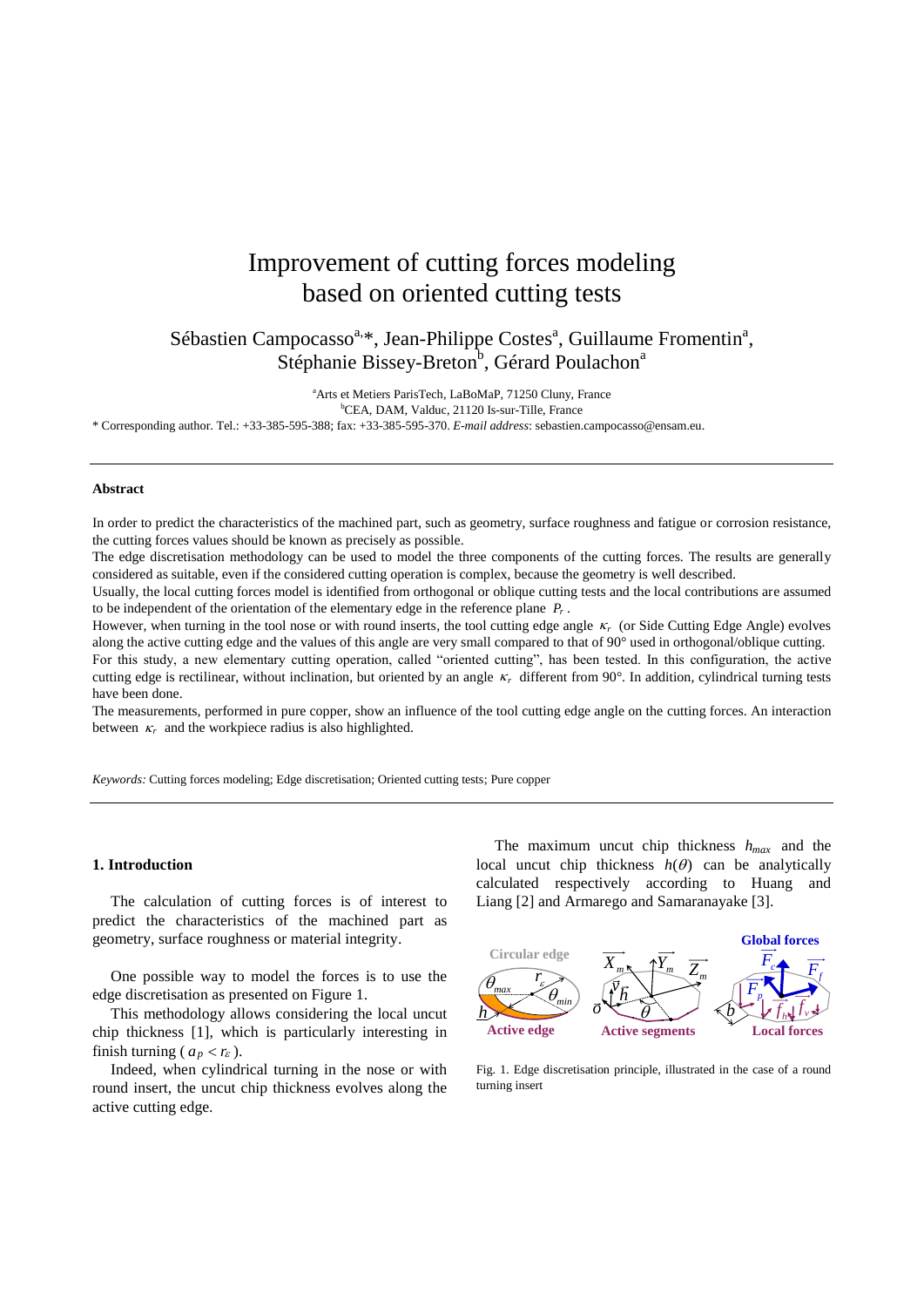The angular sector corresponding to the active cutting edge can be determined by Equations (1) and (2).

$$
\theta_{\min} = \arcsin\left(\frac{-f}{2 \, r_{\varepsilon}}\right) \tag{1}
$$

$$
\theta_{\text{max}} = \arccos\left(\frac{r_{\varepsilon} - a_p}{r_{\varepsilon}}\right) \tag{2}
$$

The local cutting model is often identified by doing orthogonal cutting tests on disks [4-5] or tubes [4,6].

The most often used forces model is expressed in a semi-global basis  $(\vec{o}, \vec{v}, h)$  oriented by both the machine  $(\vec{v}$  // $V_c$ ) and the tool (*h* normal and  $\vec{o}$  tangent to the cutting edge) [4].

In a first approximation, the local forces can be expressed only in function of the local uncut chip thickness  $h$  as follows (Equation (3)) [7].

$$
f_i = (K_{ci} h + k_{ei}) \quad \text{with} \quad i = v \text{ or } h
$$
 (3)

As the tool is finely described by the discretisation, the local cutting geometry can also be taken into account in the model [8].

Thus, a lot of studies add the effect of the local cutting geometry in the model, as the rake angle [4-6,8], the inclination angle [4,6] or the clearance angle [5].

However, in industrial context, the first step needed is to evaluate the forces for a given tool along a tool path in order to select the suitable cutting parameters.

That is why, this study focuses on the effects of the workpiece radius and the tool cutting edge angle and their possible interactions, as these parameters can evolve along a tool path.

The effect of the side cutting edge angle (SCEA, equal to  $90^\circ - \kappa_r$ ) has been yet experimentally studied [9-12]. Unfortunately, the ranges of variations of  $\kappa_r$  are close to 90 (except in [9]). Furthermore, the tests and the observations have been done only at a macroscopic scale. Indeed, the nose of the tool was engaged during the tests and the measured forces are studied in the measurement basis.

Some changes have been observed in the chip morphology when changing  $\kappa_r$  [10-11, 13].

However, the experimental work presented in this paper suggests an explanation, detailed in the following sections, based on the contact between the clearance face and the machined surface.

In the next section, the elements of the experimental device common to all tests are briefly described.

Then, the operation of cylindrical turning is analysed to point the need of taking into account both  $\kappa_r$  and the workpiece radius in the local cutting forces model.

Finally, new elementary cutting tests are presented in order to highlight the effect of  $\kappa_r$  at a mesoscopic scale.

## **2. Experimental set-up**

The machined material for the whole tests is a pure copper Cu-OFE. The homogeneity has been verified by micro-hardness tests from the heart of the workpiece to the surface (average measured hardness:  $100 \text{ HV}_{0.5}$ ).

Cutting tests have been done on a 2-axis lathe Somab Transmab 400 at a cutting speed  $V_c$  of 250 m/min with micro-lubrication (Total Valona MQL 3046).

The cutting forces have been measured with a piezoelectric dynamometer Kistler type 9121 and an amplifier Kistler 5019A. The signals have been digitised by a data acquisition card NI PCI-6221 (at a frequency of 2 kHz) and treated with DasyLab software.



Fig. 2. Experimental set-up

The local cutting geometries of the cutting inserts have been measured by stereovision from SEM photographs (Alicona Mex software).

The normal wedge angles  $\beta_n$  are approximately equal to 66° ( $\gamma_n = 17$ °) and the edge radii  $r_\beta$  are between 11 and 17 µm.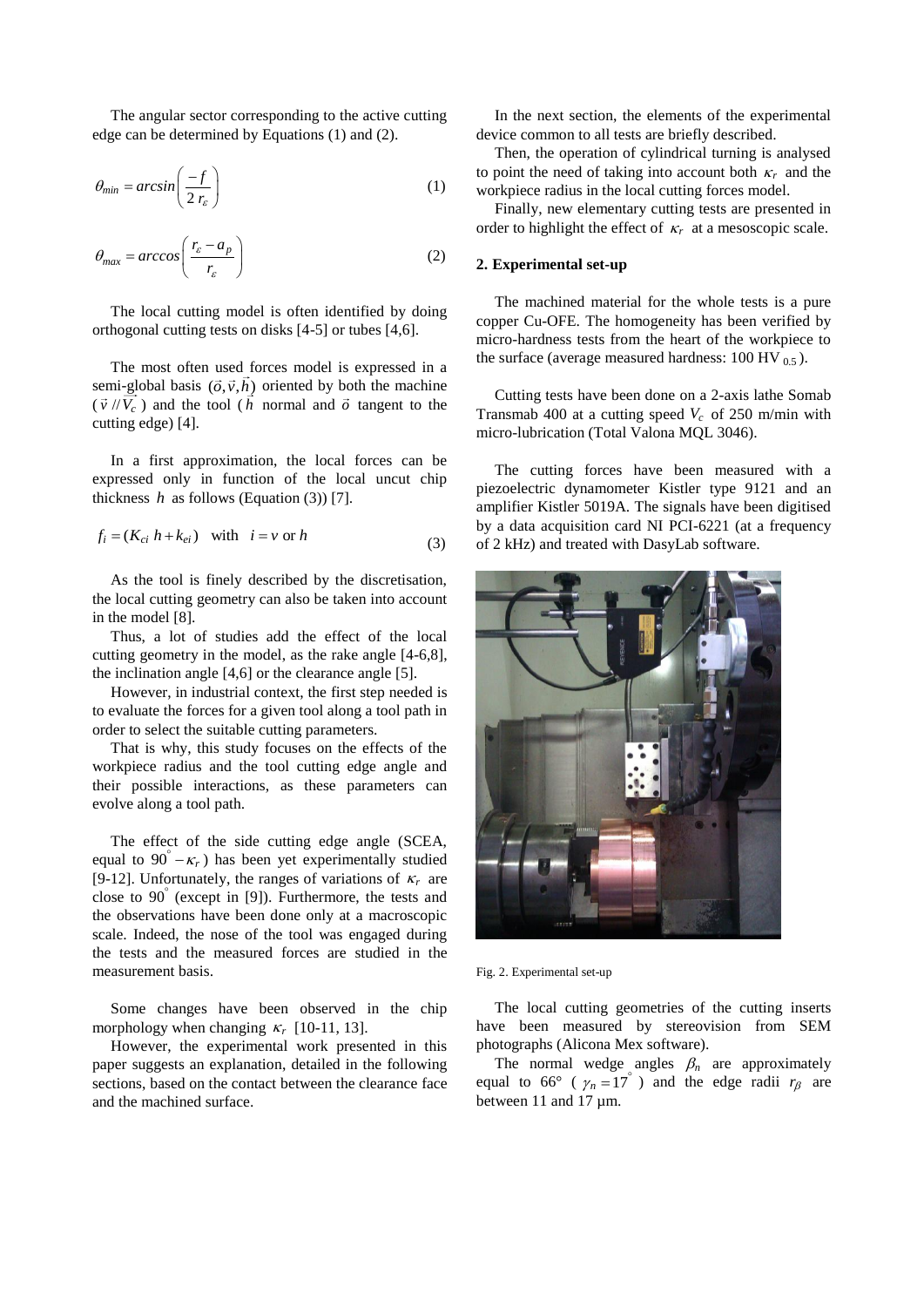## **3. Effect of the workpiece radius on the cutting forces**

#### *3.1. Orthogonal cutting on disks*

It has been shown by Germain [5] that, in the case of orthogonal cutting on disks, when the radius increases the cutting forces could increase for some cutting geometries. This has been supposed to be due to the enlargement of the clearance contact.

#### *3.2. Cylindrical turning – Theoretical investigation*

When finish cylindrical turning, in addition to the uncut chip thickness, the local cutting edge angle  $\kappa$ , (equal to  $\theta$  in the present case) and the radius of curvature of the workpiece in the plane  $P<sub>o</sub>$  (where is done the elastic recovery and the friction on the clearance face due to the first motion) evolve along the cutting edge too.

This radius, called local effective workpiece radius, denoted  $R_o^W$  and shown on Figure 3, can be expressed by the Equation (4) according to Germain [14].



Fig. 3. Local effective workpiece radius when cylindrical turning

$$
R_o^W = r_\varepsilon \left( \frac{1}{\cos(\theta)} - 1 \right) + \frac{R}{\cos(\theta)} \tag{4}
$$

At the cutting point corresponding to  $\theta = 90^\circ$ , the cutting configuration corresponds to orthogonal cutting on tube.

At  $\theta = 0^{\degree}$ ,  $R_o^W$  is equal to the workpiece radius, but it does not correspond to orthogonal cutting on disk because  $\kappa_r$  is equal to zero.

## *3.3. Cylindrical turning tests*

Five tests of cylindrical turning, with different feeds and depths of cut, have been done at different diameters. Some results are given in Table 1 and on Figure 4.

The depth of cut  $a_p$  is small enough compared to  $r_\varepsilon$ to have  $R_{\text{O max}}^W$  less than 1.3 times R. So, each group of five tests reflects the effect of a small range of radii.

It should be noted that, due to this reason,  $\theta_{max}$  is lower than  $34^\circ$ .

Table 1. Measured forces when cylindrical turning in function of the workpiece radius

| Test                          | Parameters                       |              |                                                          | Measured forces for radius |     |     |                                 |     |     |
|-------------------------------|----------------------------------|--------------|----------------------------------------------------------|----------------------------|-----|-----|---------------------------------|-----|-----|
|                               |                                  |              |                                                          |                            |     |     | $R_R = 87.5$ mm $R_R = 12.5$ mm |     |     |
| $N^{\circ}$                   |                                  |              | $a_p$ $\theta_{max}$ $F_c$ $F_f$ $F_p$ $F_c$ $F_f$ $F_p$ |                            |     |     |                                 |     |     |
|                               | $(mm$ /rev) $(mm)$ ( $\degree$ ) |              |                                                          | (N)                        | (N) | (N) | (N)                             | (N) | (N) |
|                               | 0.25                             | $\mathbf{1}$ |                                                          | 33.5 472 74 209 393 56 161 |     |     |                                 |     |     |
| $\mathfrak{D}_{\mathfrak{p}}$ | 0.05                             | 1            |                                                          | 33.5 143 22 61 131 20      |     |     |                                 |     | -58 |
| 3                             | 0.15                             | 0.75         |                                                          | 29 225 28                  |     |     | 93 207                          | 26  | 87  |
| 4                             | 0.25                             | 0.5          |                                                          | 23.6 240 24 104 196        |     |     |                                 | -20 | 80  |
| 5                             | 0.05                             | 0.5          |                                                          | 23.6 83                    | 9   | 36  | 77                              | 9   | 38  |

These tests have been conducted with a Sandvik RCGX1204M0-AL H10 ( $r<sub>\epsilon</sub> = 6$  mm) insert mounted on a SRDCL2025M12 holder. The high nose radius  $r_{\varepsilon}$  has been chosen because:

• The curvature of the active edge is small.

• It is possible to have low ratios  $a_p / r_{\varepsilon}$  with high cutting forces (noise reduction).

As the wear increases throughout the tests, a second insert – used only for two radii – has been used to verify that there is no change due to wear (Figure 4).



Fig. 4. Measured forces vs. workpiece radius: (a)  $f = 0.25$  mm/rev,  $a_p = 1$  mm (Test N°1); (b)  $f = 0.05$  mm/rev,  $a_p = 0.5$  mm (Test N°5)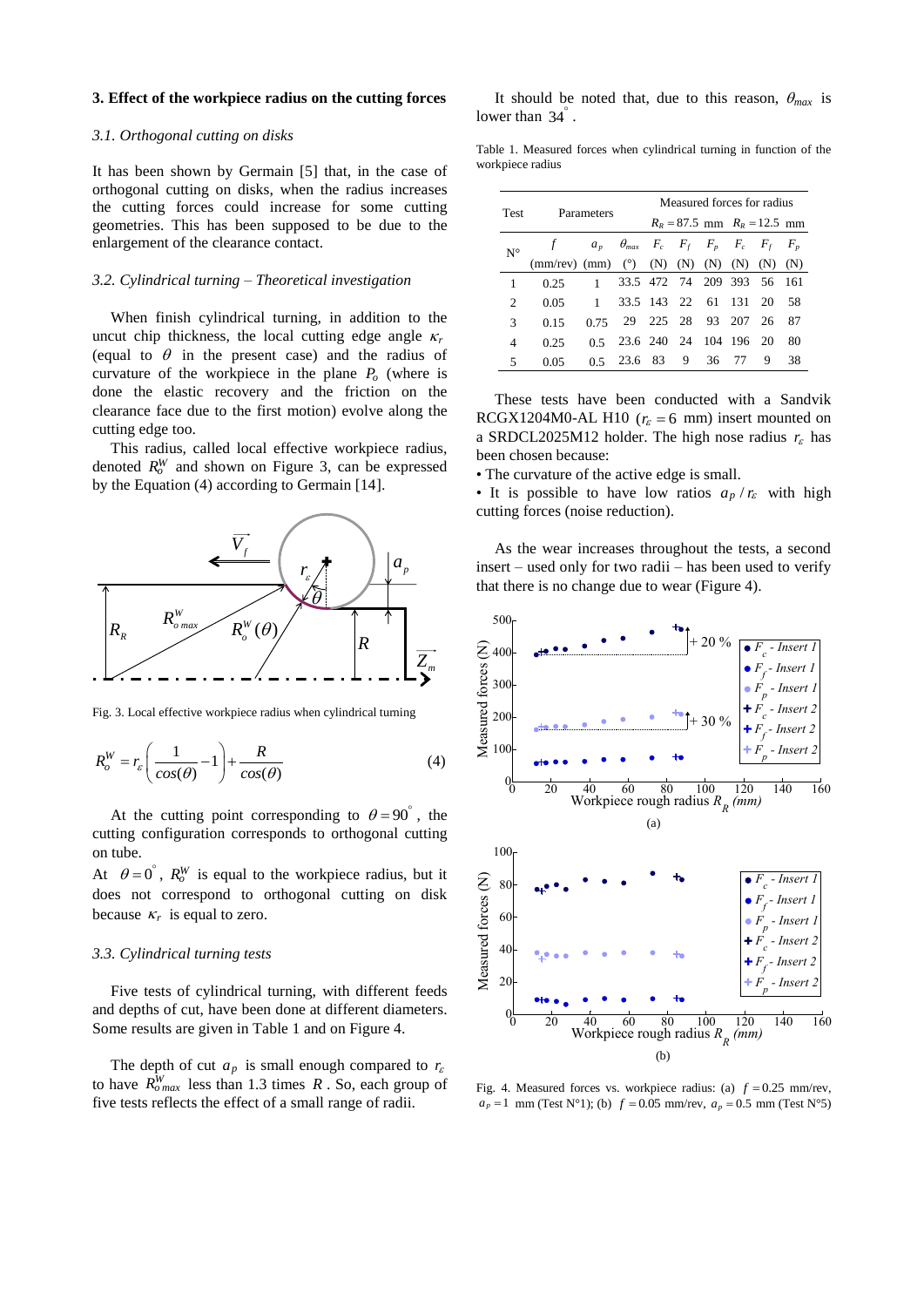As it can be seen on Figure 4 (a), the increase of the forces can reach 30 %.

The comparison between the five tests shows that the effect of the workpiece radius is even more important as the feed and the depth of cut are high.

When  $a_p$  increases, the growth of forces with the workpiece radius may be attributed to the evolution of  $R_o^W$  along the active cutting edge, which can affect the chip formation and the clearance contact.

Concerning the interaction between the radius and the feed, it could be due to the relative motion of the cutting edge and the machined surface. Indeed, at  $\theta = 0^{\degree}$  the edge "slides" in parallel to the surface while at  $\theta = 90^\circ$ the edge comes closer to the surface due to the feed rate. And so, the force acting on the edge and the clearance face due to the elastic deformation of the workpiece can increase, all the more since  $R_o^W$  is high.

It should be noted that the variation of forces due to the workpiece radius can be more important for higher  $a_p$ , particularly around  $r_\varepsilon$  ( $\theta_{max} \approx 90^\circ$ ); since, as previously mentioned,  $\theta_{max}$  does not exceed  $34^{\degree}$  in this study.

In order to verify these assumptions concerning the effect of the orientation of the edge, elementary cutting tests have been conducted.

The goal of these tests, detailed in the next paragraph, is to reproduce what occurs on each segment of the discretised tool.

### **4. Elementary oriented cutting tests**

Oriented cutting tests have been conducted using two types of configurations: either by cutting a tube or a corner as shown on Figure 5.

The second configuration allows testing very low values of  $\kappa_r$  without risk of excessive bending, even vibrations, of the tube.



Fig. 5. Oriented cutting configurations: (a) Tube  $(\kappa_r = 80^\circ)$ ; (b) Corner ( $\kappa_r = 10^\circ$ )

The rectilinear cutting edges of Sandvik VCGX160404 AL H10 inserts have been used. The inserts are assembled with a SVJCL2020K16 body (modified to get  $\kappa_r$  equal to 90°) or a SVHCR2020K16 (modified to obtain  $\kappa_r = 40^\circ$  on a rear turret lathe).

In order to change the cutting edge angle  $\kappa_r$ , the tool is oriented by a wedge (in red on the Figure 5).

## *4.1. Experimental procedure of tests on the corner*

These tests consist in machining the corner of a cylindrical workpiece with a rectilinear cutting edge and an axial feed rate.

During the tests, three steps can be identified:

• The uncut chip thickness *h* and the width of cut *b* increase during the first revolution of cut.

• Then, *b* increases linearly over time and *h* is constant on the main part of the edge.

• Finally, *h* decreases due to the deceleration of the machine.

Because the global cutting forces evolve along the time, they should be divided by the width of cut *b* to be analysed. To be as accurate as possible, the gauge tool is made by electrical contact between the cutting edge and the workpiece edge, and the tool position is measured by a laser sensor Keyence LK-G82.

As the workpiece radius  $R$  is high (rough diameter of 183 mm) and the machine acceleration too  $(4 \text{ m/s}^2)$ , the third step does not mask the second one in the present case. However, this point could be troublesome under different conditions, particularly when  $\kappa_r$  is small because the feed becomes substantial.

#### *4.2. Results obtained by the corner tests*

Typical signal and chip obtained by these tests are shown on Figures 6 and 7.



Fig. 6. Measured global cutting force  $F_c$  in function of time for  $r_r = 10^{\circ}$  and  $h = 0.25$  mm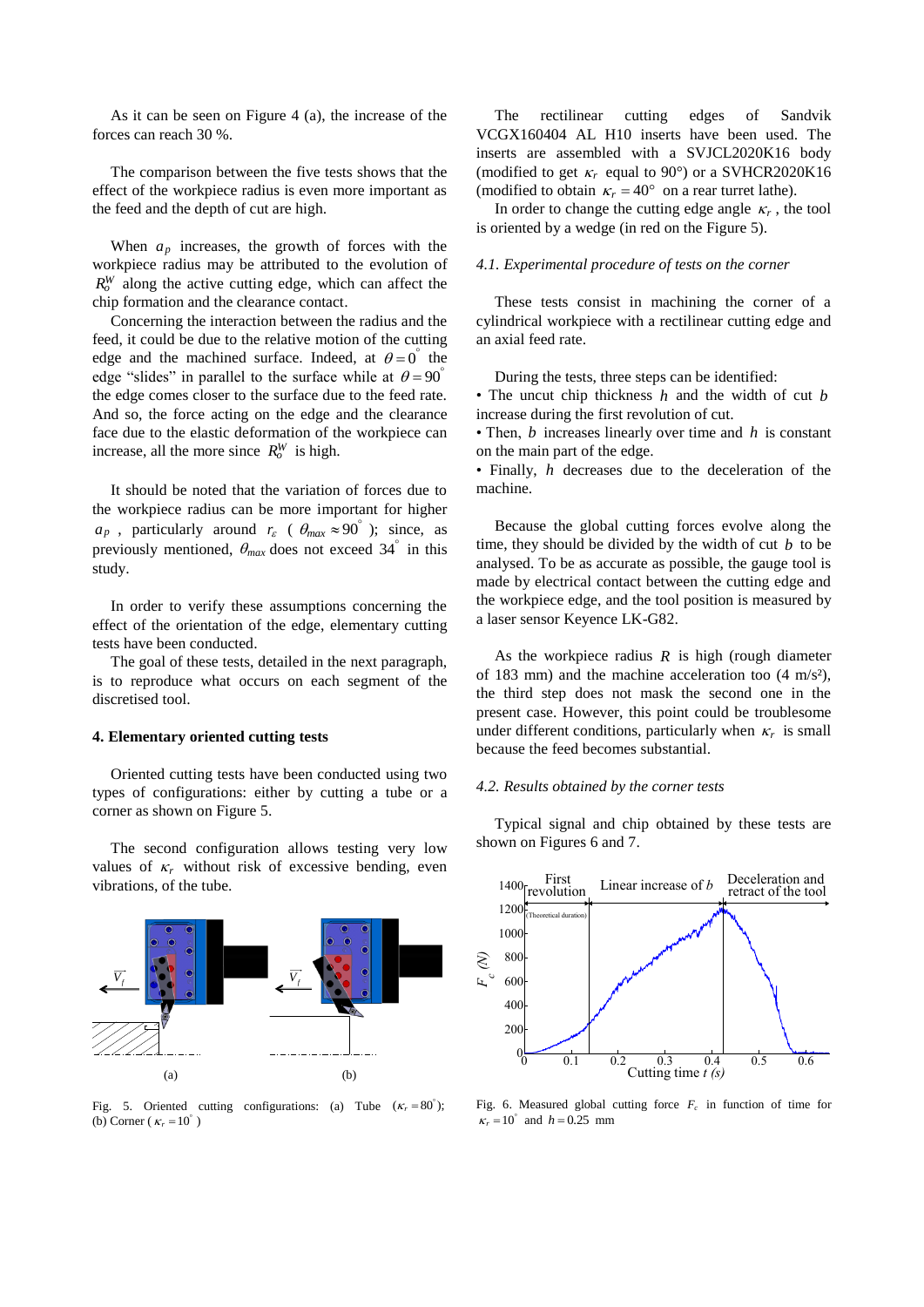

Fig. 7. Chip for  $\kappa_r = 10^\circ$  and  $h = 0.25$  mm

To be interpreted, the global forces, measured in the basis  $(X_m, Y_m, Z_m)$  linked to the dynamometer, have to be transformed into linear cutting forces expressed in the basis  $(\vec{o}, \vec{v}, h)$  linked to the tool as shown on Figure 8.



Fig. 8. Global and local forces

A typical evolution of the linear force as a function of the width of cut  $b$  is presented on Figure 9. The first revolution corresponds to the part AC of the curve, with a scaling effect due to the small uncut chip thicknesses between the beginning and the point B.



Fig. 9. Linear cutting force  $f_v$  (or  $f_c$ ) vs. the width of cut *b* for  $r_r = 10^{\degree}$  and  $h = 0.25$  mm

The increase between C and D could be attributed to side effects like burrs, which are not negligible for small width of cut. Then, there is a plateau (DE) which should correspond to the value obtained by the tube tests. The part between E and F corresponds to the deceleration, while the end of the evolution to the retract of the tool.

## *4.3. Effect of r on the forces*

On Figures 10 and 11, the mean values of the linear forces  $f_v$  (or  $f_c$ ) and  $f_h$  – calculated on the plateau – for corner tests are compared to the values obtained by tube tests. The component  $f<sub>o</sub>$  is always near zero.



Fig. 10. Linear cutting force  $f_v$  (or  $f_c$ ) vs.  $\kappa_i$ 



Fig. 11. Linear force  $f_h$  vs.  $\kappa_l$ 

The graphics show that the new corner tests give forces levels in accordance with the tube tests. So, this method makes possible the realisation of elementary cutting tests without preparing tubes or disks specimens, which is a laborious work.

The trends observed on Figures 10 and 11 seem to consolidate the assumption that if the feed is high enough, the cutting edge angle affects the cutting forces.

However, the experimental results are very scattered, in spite of the attention given to the experimental procedure. It should be noted that, whilst the tube tests have been done with different inserts, all twelve corner tests have been conducted with a unique insert.

Furthermore, the results of the elementary tests do not show the only effect of  $\kappa_r$ , since the change of this angle induces a modification of the effective radius  $R_o^W$ .

However, this coupled effect is representative of the cylindrical turning, where both  $\kappa_r$  and  $R_o^W$  vary along the cutting edge.